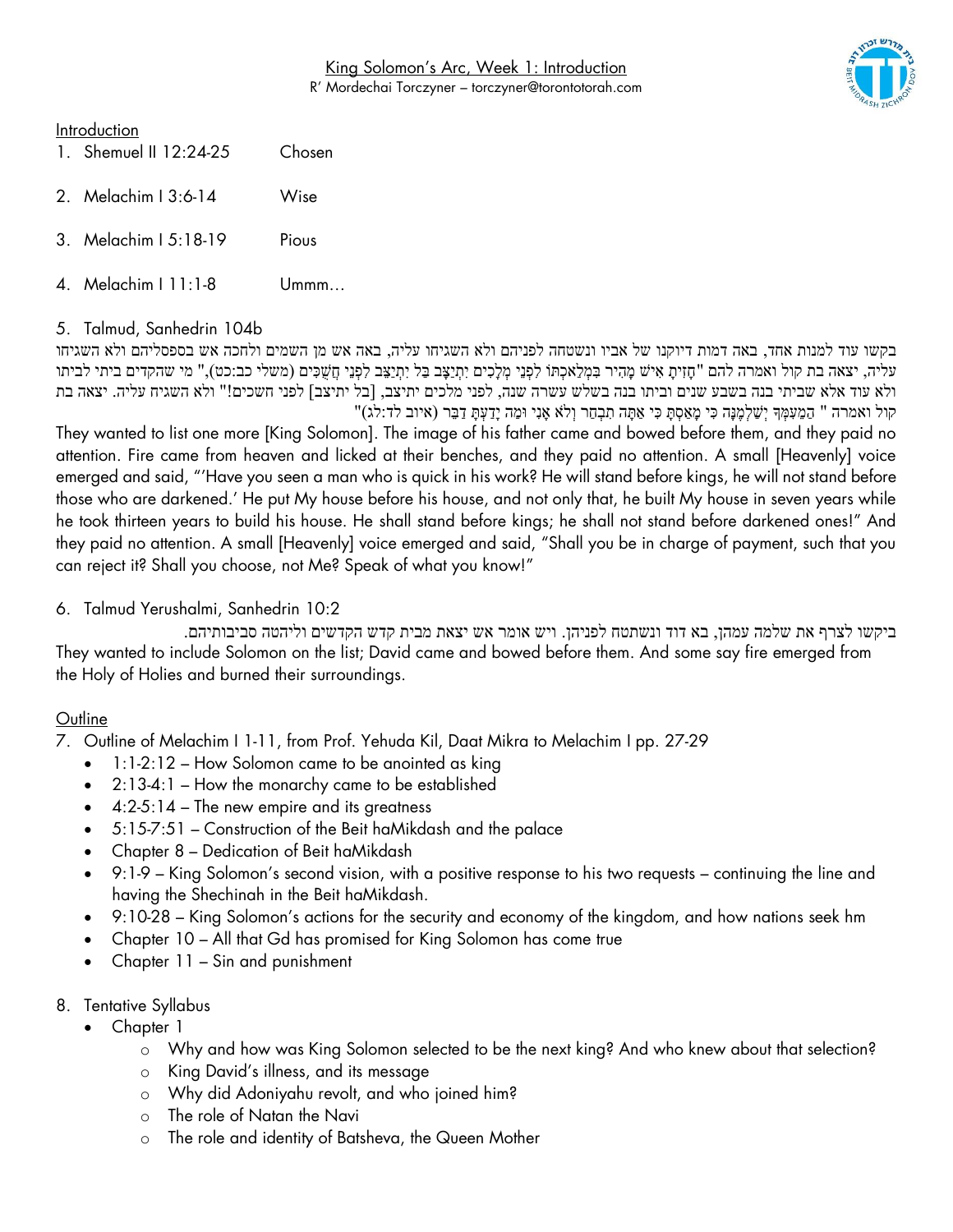- Chapter 2
	- o King David wakes up?
	- o The three jobs King David leaves for King Solomon
	- o Adoniyahu and Batsheva, Round 2
	- o King Solomon Closes King David's Arcs
- Chapter 3
	- o Marrying the daughter of the Pharaoh
	- o King Solomon's First Conversation with Gd
	- o The Wisdom of Solomon
	- o Splitting the Baby
- Chapter 4 King Solomon's Government
- Chapter 5
	- o The Power of King Solomon
	- o A Biblical Utopia, Part 1
	- o The role of the Beit haMikdash
	- o Why didn't King David Build the Beit haMikdash?
	- o Hiram, King of Tyre
- Chapter 6
	- o The structure of the Beit haMikdash
	- o King Solomon's Second Conversation with Gd
- Chapter 7
	- o King Solomon's Palace
	- o King Solomon's Throne
	- o Chiram and Chirom
- Chapter 8
	- o The timing of the dedication
	- o King Solomon's Prayer
- Chapter 9
	- o King Solomon's Third Conversation with Gd
	- o King Solomon and Egypt?
- Chapter 10
	- o A Biblical Utopia, Part 2
	- o The Queen of Sheba
	- o The Wealth of King Solomon
- Chapter 11
	- o King Solomon's Thousand Wives, Part 1: Political Marriages?
	- o King Solomon's Thousand Wives, Part 2: Did they convert?
	- o The idolatry allegation
	- o King Solomon's Fourth Conversation with Gd
	- o King Solomon's Satans
	- o Achiyah haShiloni and Yeravam ben Nevat
	- o Egypt Revisited

# What we need to know first

9. Talmud, Bava Batra 15a

Yirmiyah wrote his book, Melachim and Kinot.

ירמיה כתב ספרו וספר מלכים וקינות.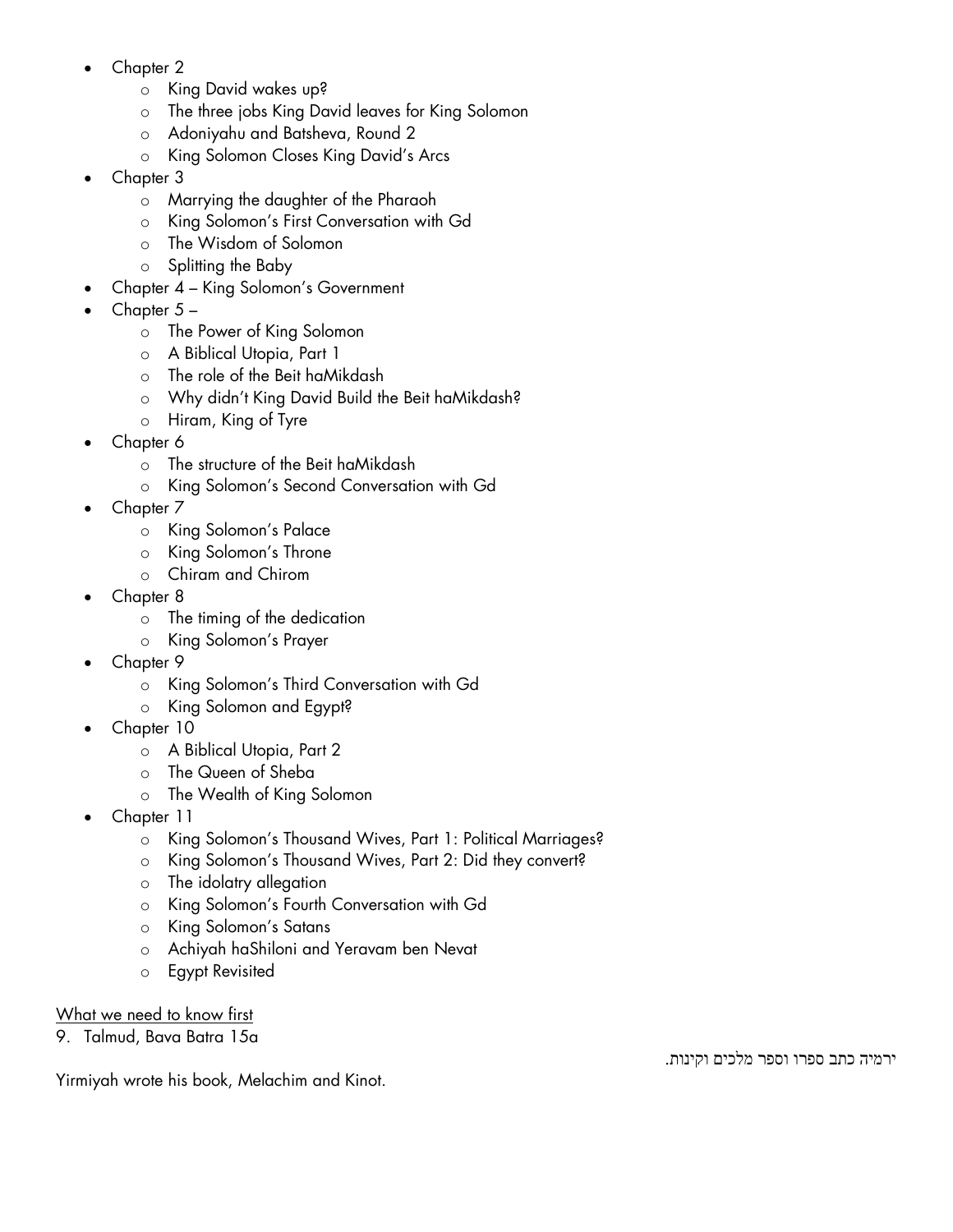#### 10.Don Isaac Abarbanel, Introduction to Shemuel

והנראה לי בזה הוא שלא נקרא הספר הזה "שמואל" לפי שהוא כתבו, כי אם לשתי סבות אחרות. הראשונה להיות חומר הספר וספוריו ודרושיו עניני' מתיחסים כלם אל שמואל הנביא... והסבה השנית היא כי כבר זכרתי בהקדמת ספר יהושע, שכפי הדין היה ראוי שספורי עלי ושמואל להיותם משופטי ישראל יכנסו בספר שופטים ועניני שאול ודוד יהיו נכללים בספר מלכים, ואמנם יוחד הספר הזה בפני עצמו למעלת השלם והקדוש שבשופטים שמואל הנביא ולשלמות המעולה שבמלכים דוד עבד ד', וכדי להגיד עניני שמואל הוצרך להגיד בצדו ענין עלי השופט שקדם אליו... ואחרי היות שמואל ודוד התכלית העצמיי ביחוד הספר הזה והיה ראוי שמאחד מהם בלבד יקנה השם ולא משניהם, כי אין הספר נקרא על שני שמות, ראו חכמינו ז"ל שהיה יותר ראוי שיקרא זה הספר בשם שמואל משיקרא בשם דוד, וזה אם מפני קדושתו... ואם מפני חסידותו... ואם מפני נבואתו...

To me, this book was not called "Shemuel" because he wrote it, but for two other reasons. First: The content of the book, its stories and lessons all associate with Shemuel the Prophet… And second, for as I already mentioned in the introduction to the Book of Joshua, logically, the stories of Eli and Shemuel, Judges of Israel, should have been included in the Book of Judges, and the affairs of Shaul and David should have been included in the Book of Kings, but this book itself is dedicated to the stature of the most complete and holy of the judges, Shemuel the Prophet, and the completeness of the most elevated king, David, servant of Gd. To tell about Shemuel, it needed to tell about Eli the judge, who preceded him, as well… And since Shemuel and David were the essential goal of this book, and it was right that it take its name from only one of them, not both, for a book does not have two names, our Sages saw that it would be more fitting for this book to be named for Shemuel than for David, due to his holiness… his piety… his prophecy…

11.Added reading Divrei haYamim I 22-23, 28-29 Divrei haYamim II 1-10

12.Abarbanel, Introduction to Shemuel

וגם הספר ההוא דברי הימים בלתי נהוג אצל היהודים במדרשיהם את חטאי אני מזכיר היום כי לא קראתי בו מימי ולא חפשתי בעניניו מהיותי ועד עתה

Also, this book, Divrei haYamim, is not normally with the Jews in their study halls. I mention my own sin today: I never read it in my life, and I never investigated it, from my birth until now…

# 13.Abarbanel, Introduction to Shemuel

ואומר שהנביא הזה (ר׳׳ל ספר שמואל) כוון לזכור עניני דוד ומעשיו הרשומים... ואין זה לתכלית הספור המוחלט כספרי דברי הימים אשר יעשו האומות כלם מעניניהם כי אם לתכלית הלימוד לעבודת הקל ית׳... כלם יוכללו בארבעה סוגים, מהם להגיד שלמותו, ומהם לספר חטאיו, ומהם להודיע חסדי האלקים ונסיו אשר עשה עמו, ומהם לגלות ענשיו אשר הענ ישו This prophet [Shemuel] intended to mention David's matters and his deeds which are listed… This is not for the purpose of telling the story itself, like the books of chronicles composed by the nations, but for the purpose of learning the service of Gd… These may be divided into four types: (a) Telling of his completeness, (b) Telling of his sins, (c) Telling of Divine kindnesses and miracles performed for him, and (d) Revealing his sins and the punishments meted out to him…

# 14.Abarbanel, Introduction to Shemuel

כאשר ראה הסופר השלם הזה שהשבטים אשר הגלו אשורה ספו... ונותרה בת ציון... וראה ג"כ שהמלכות באמת נתן אלקים לדוד ולזרעו עד עולם, ושאר המלכים אשר מלכו בישראל משאר השבטים לא היו כפי הרצון האלקי, ושלעתיד לבא לא ישאר כי אם מלכות בית דוד... חשב למעלת המלך דוד לספר יחוסו ויחוס שבטו וענינו ומעשיו כלם המורים על שלמותו, והשתלשלות המלכים אשר באו מזרעו When this complete scribe [Ezra] saw that the tribes exiled to Assyria had been finished… and the daughter of Zion remained… And he saw that Gd had given true monarchy to David and his descendants eternally, and that the other kings who had reigned for Israel from the other tribes had not been in accord with Divine desire, and that in the future only the monarchy of the house of David would remain… He thought to aid King David's stature by telling of his lineage, and that of his tribe, and his matters and deeds, all of which would indicate his completeness. He also thought to speak of the line of kings who came from his descendants…

# 15.Abarbanel, Introduction to Shemuel

וכלל גדול יהיה גם כן בו בידך, שלהיות כוונת הספר הזה להודיע ולהגיד בו מעלת דוד המלך ושלמיותיו ולא היה דעתו לזכור הענינים אשר עשה קודם המלכתו כי אינם אליו במה שהוא מלך, לכן זכר לבד הדברים אשר נתעלה בהם במלכותו, וגם אז לא ראה לזכור חטאיו והדברי׳ אשר עשה אחרי היותו מלך שאין בהם זכר מעלה ושלמות, כ״ש בהיות בהם גנאי ודופי מה